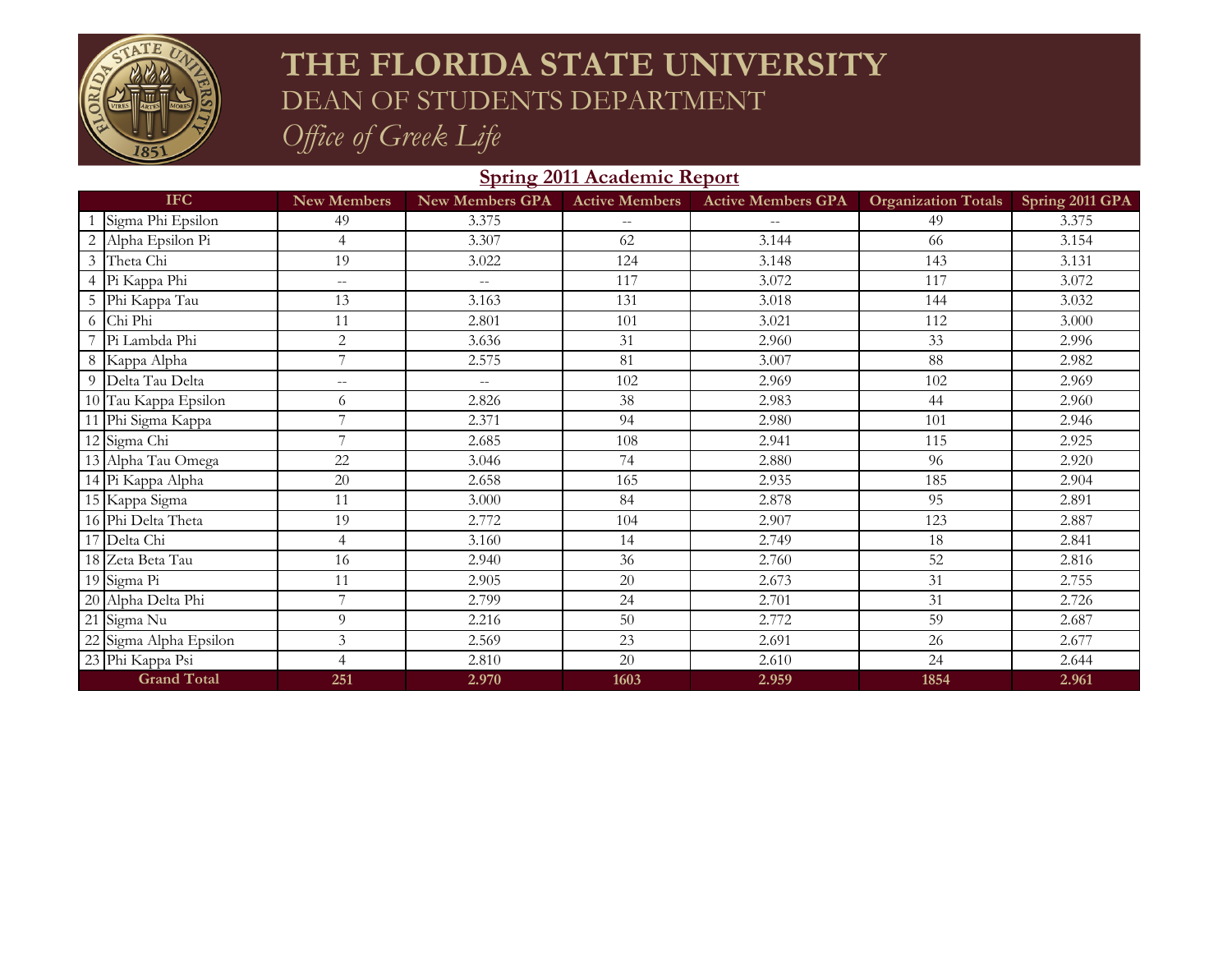

# **THE FLORIDA STATE UNIVERSITY** DEAN OF STUDENTS DEPARTMENT *Office of Greek Life*

### **Spring 2011 Academic Report**

| <b>MGC</b>         |                         | <b>New Members</b>       | <b>New Members GPA</b>   | <b>Active Members</b> | <b>Active Members GPA</b> | <b>Organization Totals</b> | Spring 2011 GPA |
|--------------------|-------------------------|--------------------------|--------------------------|-----------------------|---------------------------|----------------------------|-----------------|
|                    | Lambda Tau Omega        | $\frac{1}{2}$            | $\overline{\phantom{m}}$ |                       | 3.199                     |                            | 3.199           |
|                    | 2 Sigma Iota Alpha      | $\overline{\phantom{m}}$ | $\overline{\phantom{m}}$ |                       | 3.121                     |                            | 3.121           |
|                    | 3 Kappa Delta Chi       | 11                       | 2.886                    | 14                    | 3.264                     | 25                         | 3.095           |
|                    | 4 Phi Iota Alpha        | $\Omega$                 | 2.530                    |                       | 3.345                     | 15                         | 3.018           |
|                    | 5 Omega Phi Beta        | $\qquad \qquad -$        | $- -$                    |                       | 3.010                     | $\Omega$                   | 3.010           |
|                    | 6 alpha Kappa Delta Phi | $\Omega$                 | 2.840                    |                       | 2.968                     | 14                         | 2.908           |
|                    | Sigma Lambda Beta       | $- -$                    | $\qquad \qquad -$        |                       | 2.738                     |                            | 2.738           |
|                    | 8 Sigma Beta Rho        | $\overline{\phantom{m}}$ | $\qquad \qquad -$        | 10                    | 2.682                     | 10                         | 2.682           |
|                    | 9 Lambda Theta Phi      | $\qquad \qquad -$        | $\qquad \qquad -$        |                       | 2.571                     |                            | 2.571           |
|                    | 10 Theta Nu Xi          | $\frac{1}{2}$            | $\qquad \qquad -$        |                       | 2.301                     |                            | 2.301           |
|                    | 11 Lambda Theta Alpha   | $\frac{1}{2}$            | $\qquad \qquad -$        | $\Omega$              | 1.790                     |                            | 1.790           |
| <b>Grand Total</b> |                         | 23                       | 2.791                    | 93                    | 2.832                     | 116                        | 2.823           |

| <b>NPHC</b>        |                     | New Members                                           | <b>New Members GPA</b> | <b>Active Members</b> | <b>Active Members GPA</b> | <b>Organization Totals</b> | Spring 2011 GPA |
|--------------------|---------------------|-------------------------------------------------------|------------------------|-----------------------|---------------------------|----------------------------|-----------------|
|                    | Iota Phi Theta      | $\hspace{0.05cm} - \hspace{0.05cm} - \hspace{0.05cm}$ | $-\!$ $\!-$            |                       | 2.781                     |                            | 2.781           |
|                    | 2 Alpha Kappa Alpha | $\overline{\phantom{m}}$                              |                        | 20                    | 2.657                     | 20                         | 2.657           |
|                    | 3 Zeta Phi Beta     | $\overline{\phantom{m}}$                              | $- -$                  | 12                    | 2.589                     | 12                         | 2.589           |
|                    | 4 Sigma Gamma Rho   | $\overline{\phantom{m}}$                              | $- -$                  |                       | 2.438                     |                            | 2.438           |
|                    | 5 Alpha Phi Alpha   | $\hspace{0.05cm} -$                                   | $\hspace{0.05cm} -$    | 18                    | 2.401                     | 18                         | 2.401           |
|                    | 6 Kappa Alpha Psi   | $\sim$ $\sim$                                         | $\sim$ $\sim$          |                       | 2.320                     |                            | 2.320           |
|                    | Phi Beta Sigma      | 11                                                    | l.971                  |                       | 2.203                     | 16                         | 2.043           |
| <b>Grand Total</b> |                     | 11                                                    | 1.971                  | 74                    | 2.492                     | 85                         | 2.424           |